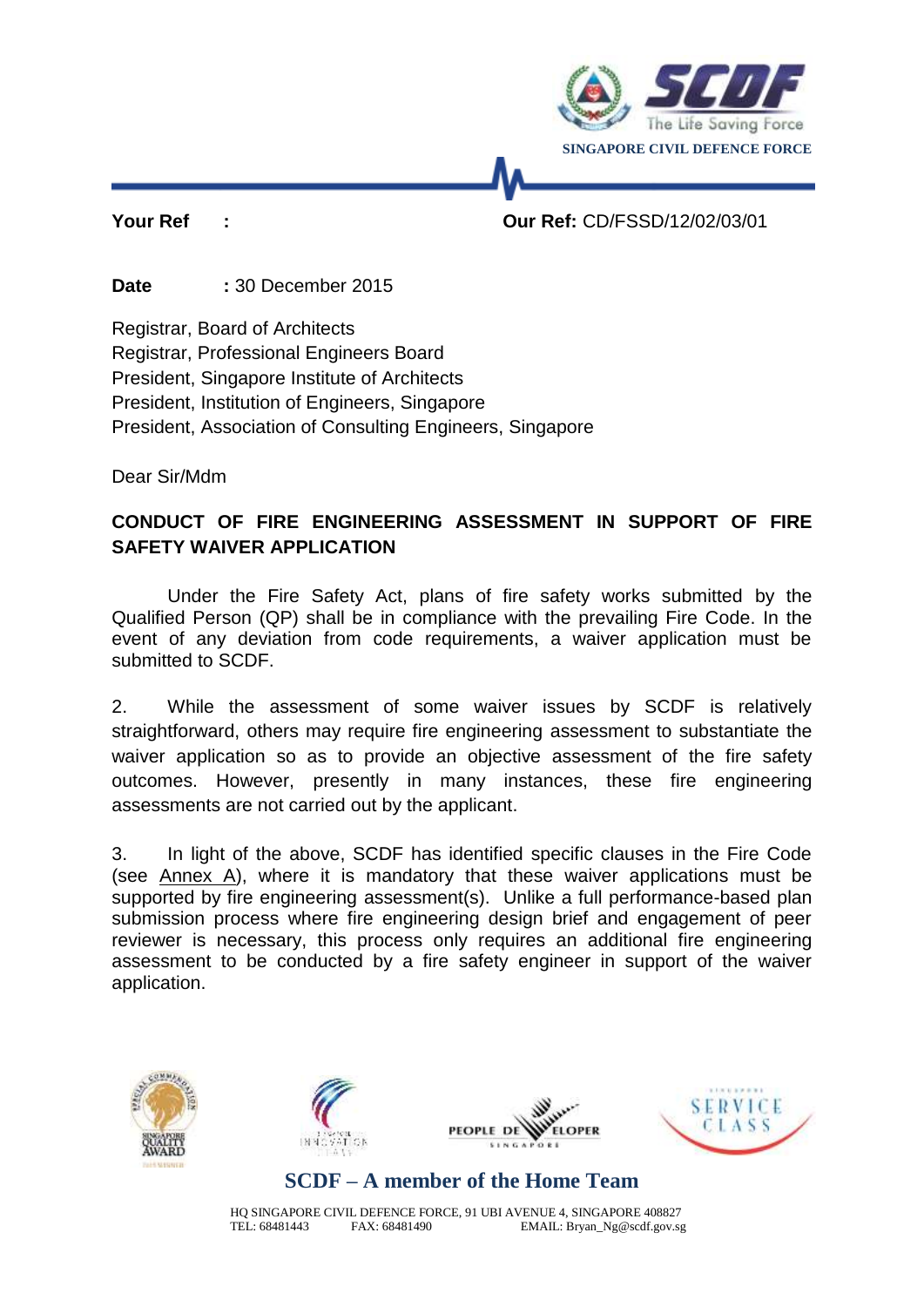

4. This list which can also be accessed via SCDF's website [\(http://www.scdf.gov.sg/building-professionals/downloads\)](http://www.scdf.gov.sg/building-professionals/downloads) may not be exhaustive and SCDF may still require and will advise accordingly for fire engineering assessment to be carried out for waiver issues that fall outside the list.

5. This circular shall take effect for waiver application submitted to SCDF from 30 June 2016 and is also available in CORENET-e-Info: [http://www.corenet.gov.sg/einfo.](http://www.corenet.gov.sg/einfo) Please convey the contents of this circular to members of your Board / Institution / Association. For any inquiry or clarification, please contact: MAJ Bryan Ng at DID: 68481443 or Email: bryan\_ng@scdf.gov.sg.









# **SCDF – A member of the Home Team**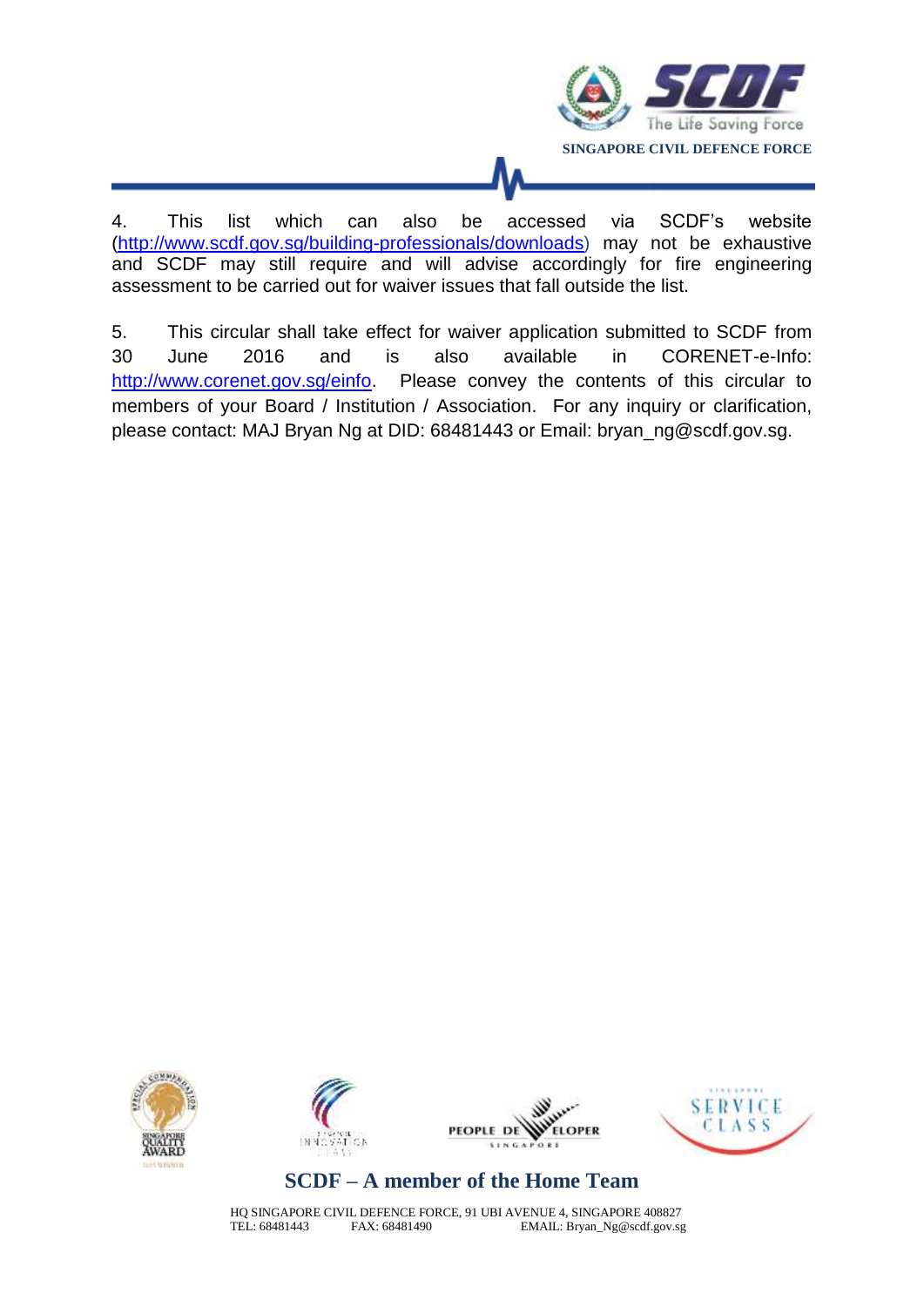

Yours faithfully,

(transmitted via e-mail)

MAJ Tan Chung Yee Fire Safety & Shelter Department *for* Commissioner Singapore Civil Defence Force

cc

CEO, BCA CEO, URA CEO, HDB CEO, JTC CE, LTA CE, SPRING Singapore President, REDAS President, IFE President, SISV President, FSMAS President, SCAL Honorary Secretary, SPM SCDF Fire Safety Standing Committee Fire Code Review Committee









# **SCDF – A member of the Home Team**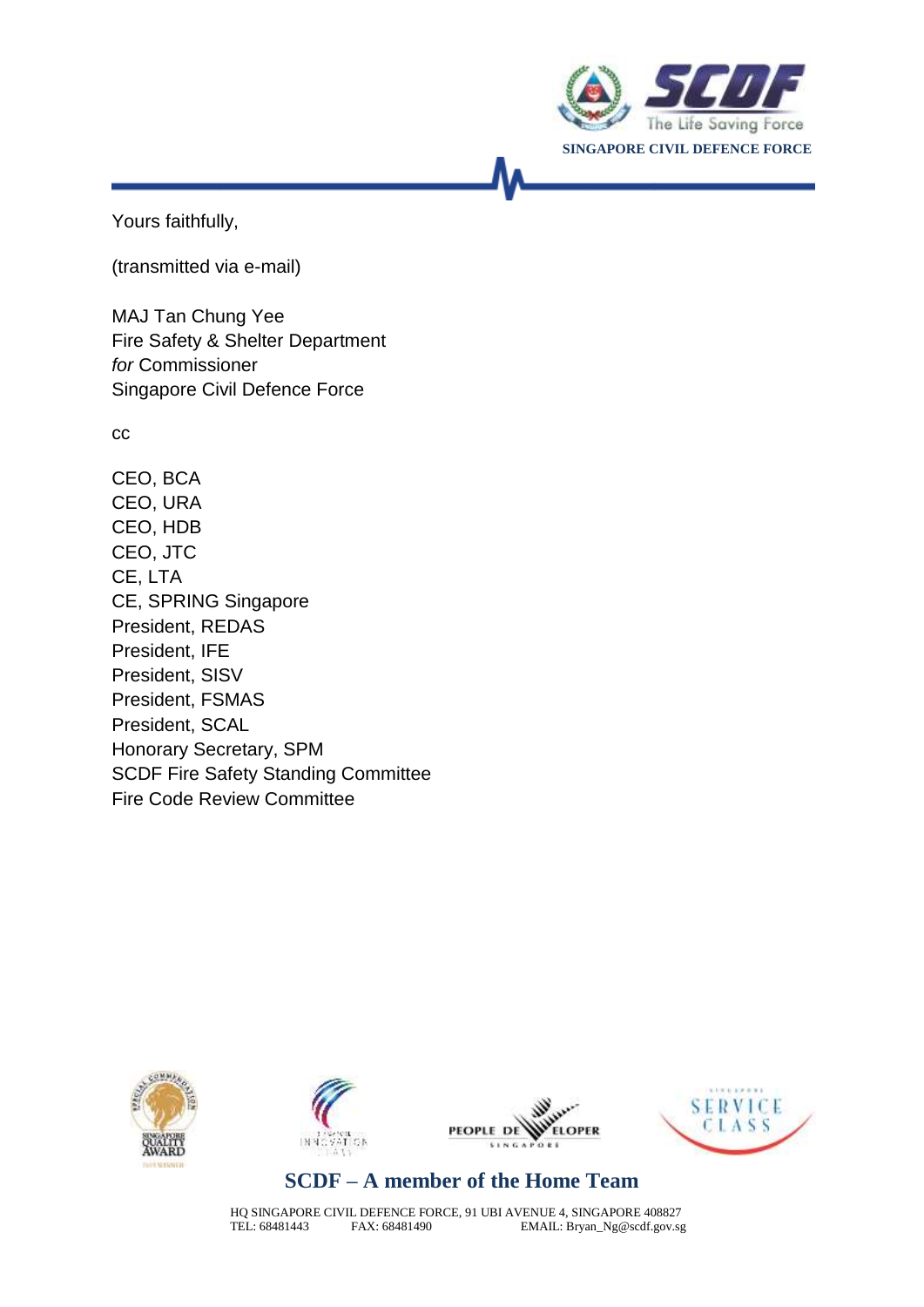

#### Annex A

#### Fire Safety Waivers to be substantiated with Fire Engineering Studies

| $\overline{\text{SN}}$ | Waiver Clauses to be substantiated with fire | <b>Fire Code Requirements</b>                          |
|------------------------|----------------------------------------------|--------------------------------------------------------|
|                        | engineering studies                          |                                                        |
| $\mathbf{1}$           | 1.2.1(A)                                     | To assess if the smaller air well size (10 to 14m) is  |
|                        | Minimum air well size                        | sufficient for the ventilation of staircase            |
| $\overline{2}$         | 2.2.13(a)                                    | To assess if the non-compliance of the following is    |
|                        | 2.2.13(b) (i) (iii) (iv)                     | sufficient for smoke free approach:                    |
|                        | Smoke free approach to exit staircase        |                                                        |
|                        |                                              | Min width of 6m for air well and not less<br>$\bullet$ |
|                        |                                              | than $93m^2$                                           |
|                        |                                              | At least 15% of floor area and not more<br>$\bullet$   |
|                        |                                              | than 9m from any part of the lobby                     |
|                        |                                              | Cross ventilated corridor with at least 50%            |
|                        |                                              | of the superficial area of the opposing                |
|                        |                                              | external wall and any part of the corridor             |
|                        |                                              | shall not be more than 13m from the                    |
|                        |                                              | opening                                                |
| 3                      | 2.2.15(c)                                    | To assess the deficiency of the external corridor      |
|                        | External corridor serving area of refuge     | serving the area of refuge                             |
| $\overline{4}$         | 2.3.2(c)                                     | To assess if the non-compliance in the design and      |
|                        | <b>External Exit Passageway</b>              | ventilation requirement of external exit               |
|                        |                                              | passageway will affect egress of occupants             |
|                        | $2.3.2$ (d)                                  | To assess if the non-provision of 15% ventilation      |
|                        | Internal Exit Passageway                     | opening will affect egress of occupants                |
| $\overline{5}$         | $2.3.3$ (a) (iii)                            | To assess the effect on the shortfall of the 1.5m      |
|                        | Unprotected opening from internal staircase  | horizontal and 3m vertical setback to ventilation      |
|                        | (1.5m horizontally and 3m vertically)        | opening of internal staircase                          |
| 6                      | $2.3.3$ (b) (ii)                             | To assess the effect on the shortfall of the 3m        |
|                        | Unprotected opening from external staircase  | horizontal and vertical setback to external            |
|                        | (3m horizontally and 3m vertically)          | staircase                                              |
| $\overline{7}$         | $2.3.3$ (c) (i) (ii) (iii)                   | To assess the safety at the discharge point if the     |
|                        | Protection at the staircase discharge        | design deviates from code requirement:                 |
|                        |                                              | Residential                                            |
|                        |                                              | $\bullet$<br>50% of the staircase can discharge into   |
|                        |                                              | covered circulation space with no                      |
|                        |                                              | commercial activity and not more than 10m              |
|                        |                                              | to the exterior                                        |
|                        |                                              |                                                        |









# **SCDF – A member of the Home Team**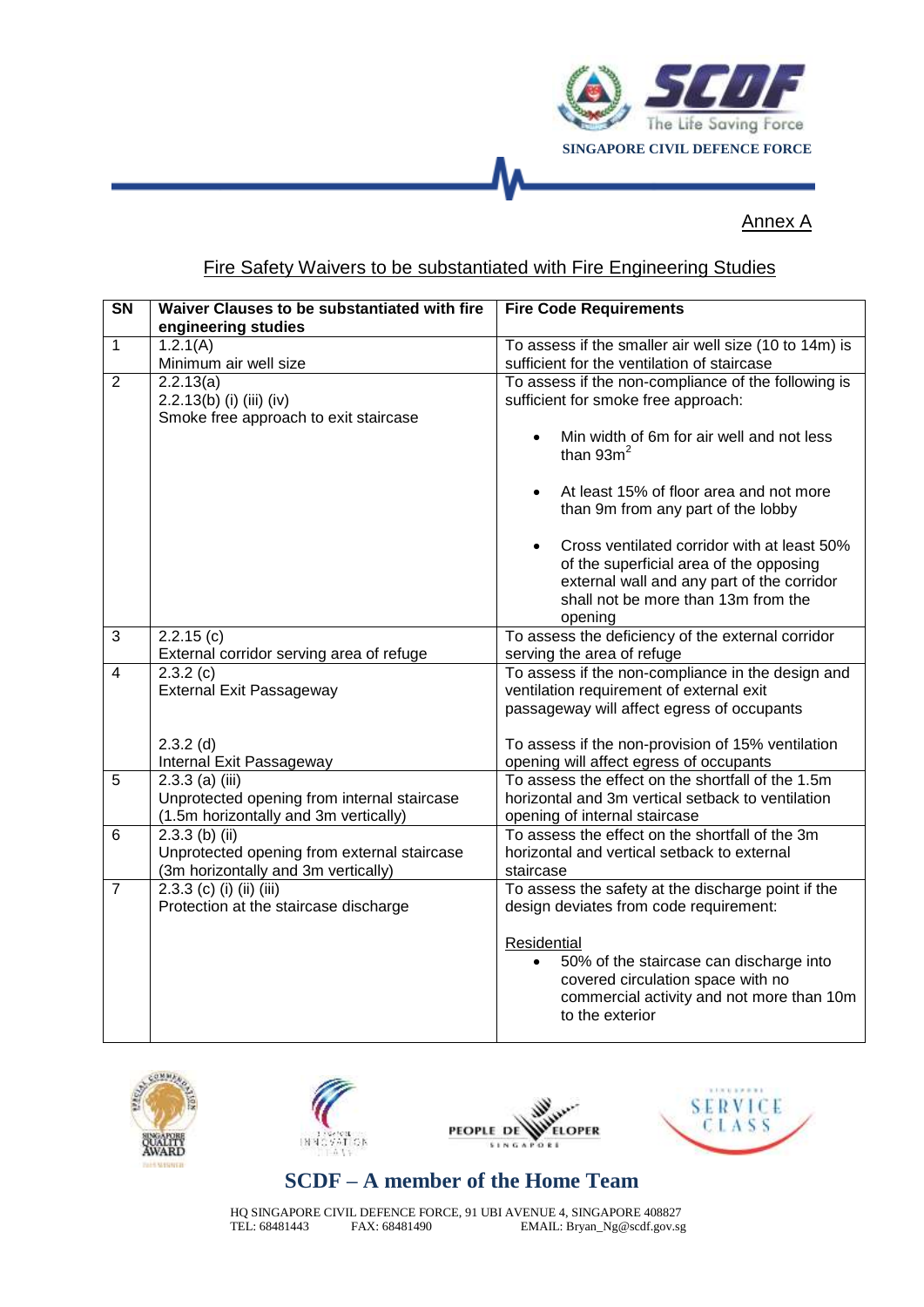

|    |                                                                                                                              | Must be within sight to exterior and<br>provided with 2 alternative routes<br>Not more than 4 residential units at the<br>circulation space<br>Discharge point to be cross ventilated with 50%                                                          |
|----|------------------------------------------------------------------------------------------------------------------------------|---------------------------------------------------------------------------------------------------------------------------------------------------------------------------------------------------------------------------------------------------------|
|    |                                                                                                                              | permanent opening at each end                                                                                                                                                                                                                           |
|    |                                                                                                                              | Others<br>Not more than 5m to exterior from open<br>$\bullet$<br>sided external corridor (all staircases)                                                                                                                                               |
|    |                                                                                                                              | For sprinkler building, 50% of the<br>discharge can be into circular space<br>without commercial activity and not more<br>than 10m to the exterior                                                                                                      |
|    |                                                                                                                              | Where there is commercial activity, a<br>$\bullet$<br>minimum 10m separation distance to be<br>maintained between escape path and the<br>commercial activities. The circulation<br>space must have engineered smoke<br>system or properly compartmented |
| 8  | 2.3.3(f)                                                                                                                     | To assess the effect on the shortfall of the 10%                                                                                                                                                                                                        |
| 9  | Ventilation requirement for exit staircase<br>2.4.5(f)<br>Smoke free approach to exit staircase for<br>residential occupancy | ventilation opening on the egress of occupants<br>To assess the effect on the shortfall of the<br>ventilation width for the smoke free approach:                                                                                                        |
|    |                                                                                                                              | Ventilation opening to be minimum width of<br>2000mm and minimum height of 1200mm                                                                                                                                                                       |
| 10 | 2.4.8<br>Smoke free approach to exit staircase for<br>residential occupancy via external corridor<br>concept                 | To assess if the non-compliance in the design and<br>ventilation requirement of external corridor will<br>affect egress of occupants                                                                                                                    |
| 11 | 2.4.13<br>Common internal corridor - means of ventilation<br>for residential occupancy                                       | To assess the effect on the ventilation for the<br>common internal corridor if the design deviates<br>from code requirement:                                                                                                                            |
|    |                                                                                                                              | Ventilation opening to be at least 15% of<br>floor area and not more than 9m from any<br>part of the common internal corridor.                                                                                                                          |
|    |                                                                                                                              | For a cross ventilated corridor design,<br>fixed openings at opposing external wall to                                                                                                                                                                  |









# **SCDF – A member of the Home Team**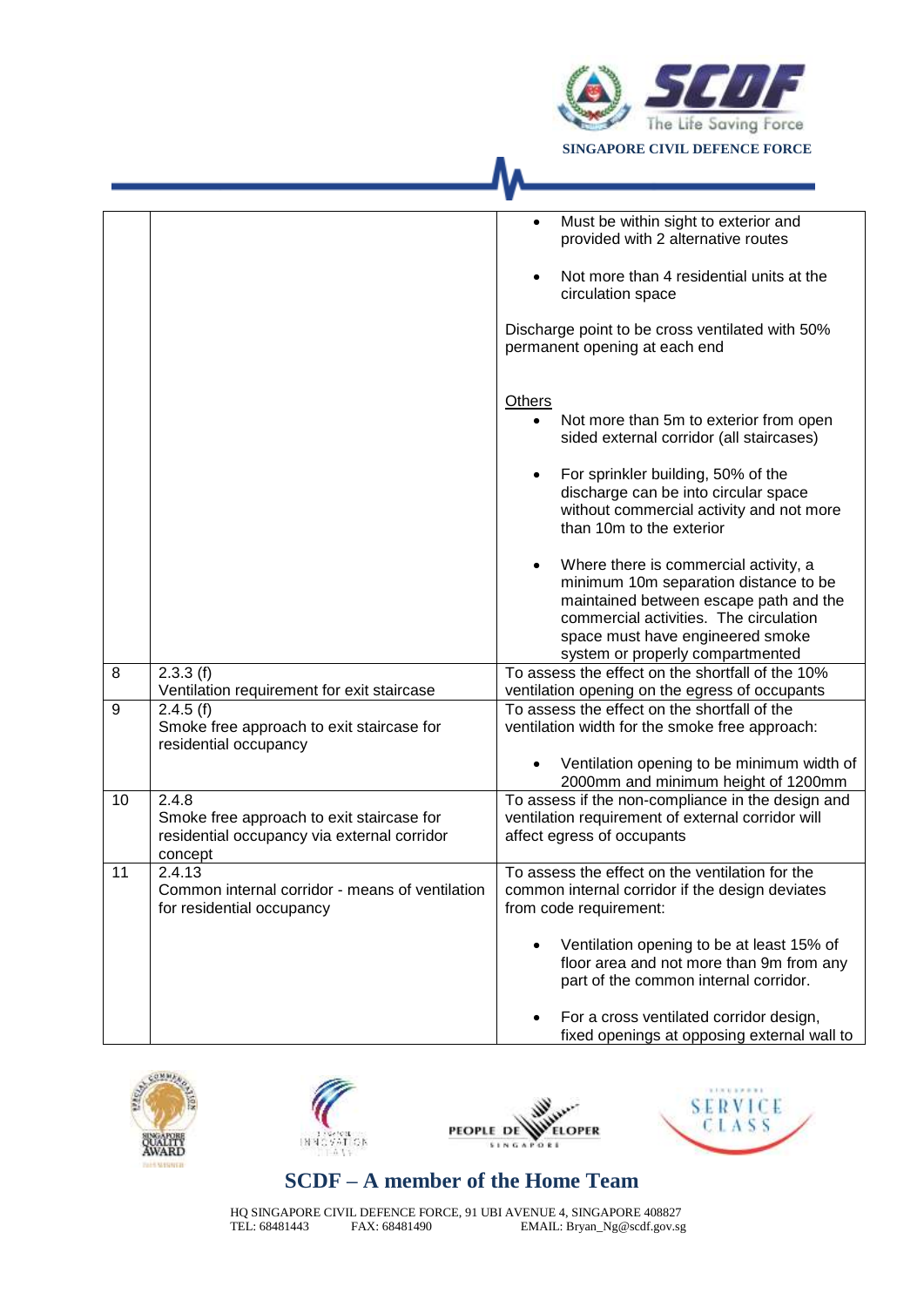

|    |                                                                                                                                            | be at least 50% of the superficial area of<br>the walls and no part of the corridor shall<br>be more than 13m away from the<br>ventilation opening                                                                                                                                                                                                                                                                                                                                            |
|----|--------------------------------------------------------------------------------------------------------------------------------------------|-----------------------------------------------------------------------------------------------------------------------------------------------------------------------------------------------------------------------------------------------------------------------------------------------------------------------------------------------------------------------------------------------------------------------------------------------------------------------------------------------|
| 12 | $2.5.1$ (iv) (4) (5) (6)<br>Internal access corridor to patient<br>accommodation ward                                                      | To assess the effect on the ventilation for the<br>internal corridor if the design deviates from code<br>requirement                                                                                                                                                                                                                                                                                                                                                                          |
| 13 | $2.5.1$ (v) (1) (3)<br>External corridor to patient accommodation<br>ward                                                                  | To assess the effect on the ventilation for the<br>external corridor if the design deviates from code<br>requirement                                                                                                                                                                                                                                                                                                                                                                          |
| 14 | 2.7.1(c)<br>Ventilation requirement for internal corridor<br>(hotels, boarding houses, serviced apartments,<br>hostels, backpackers hotel) | To assess the effect on the ventilation for the<br>internal corridor if the design deviates from code<br>requirement:<br>CI 2.2.13 (b) (i) & (iv)<br>٠<br>Min width of 6m for air well and not less<br>than $93m2$<br>At least 15% of floor area and not more<br>than 9m from any part of the lobby<br>Cross ventilated corridor with at least 50%<br>of the superficial area of the opposing<br>external wall and any part of the corridor<br>shall not be more than 13m from the<br>opening |
| 15 | 2.7.2<br>External corridor design (hotels, boarding<br>houses, serviced apartments, hostels,<br>backpackers hotel)                         | To assess the effect on the ventilation for the<br>external corridor if the design deviates from code<br>requirement                                                                                                                                                                                                                                                                                                                                                                          |
| 16 | $2.9.3$ (c) (d) (e)<br>Ventilation requirement for internal corridor<br>serving workers' dormitories                                       | To assess the effect on the ventilation for the<br>internal corridor if the design deviates from code<br>requirement:<br>Fixed opening of at least 15% of the floor<br>area and not less than 3.5m and be<br>positioned on opposite side of the corridor<br>for cross ventilation<br>Ventilation opening in the external wall<br>shall not be more than 12m from any part<br>of corridor                                                                                                      |
| 17 | 2.9.4<br>External corridor serving workers' dormitories                                                                                    | To assess the effect on the ventilation for the<br>external corridor if the design deviates from code<br>requirement                                                                                                                                                                                                                                                                                                                                                                          |
| 18 | 3.2.8 (c) (i) (ii)                                                                                                                         | To assess the effect on the compartmentation if                                                                                                                                                                                                                                                                                                                                                                                                                                               |









# **SCDF – A member of the Home Team**